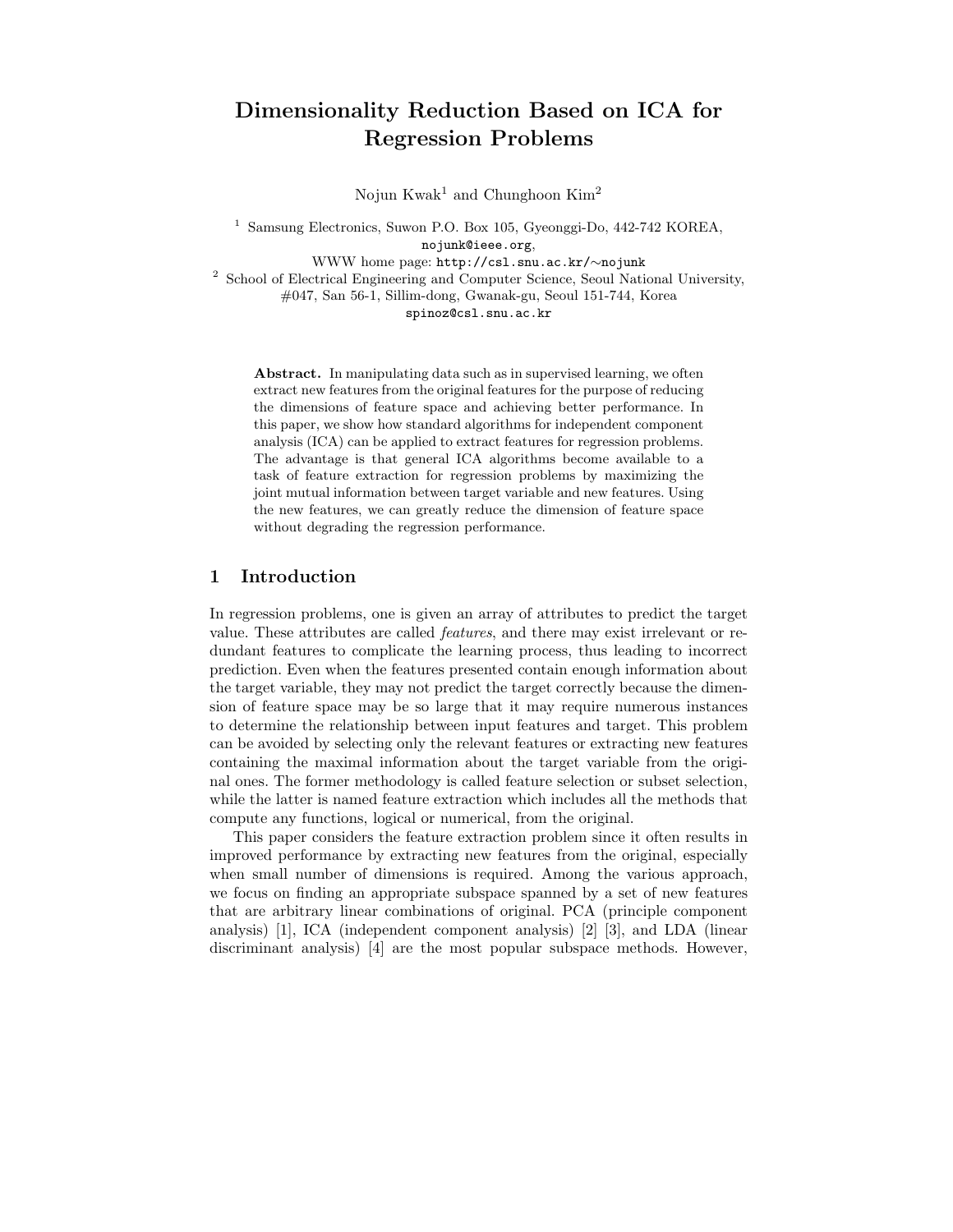most of these methods cannot be used for regression problems since some of them such as PCA and ICA focus on finding features by unsupervised manner and others such as LDA have been mainly developed for classification problems.

In our previous work, we have developed ICA-FX (feature extraction based on independent component analysis) [5], a supervised feature extraction method for classification problems, by modifying the learning rule of original ICA. Like ICA, it utilizes higher order statistics, while unlike ICA, it was developed as a supervised method in that it includes the output class information to find an appropriate feature subspace. This method is well-suited for classification problems in the aspect of constructing new features that are strongly related to output class.

In this paper, the ICA-FX for classification problems is extended to regression problems. Because the output class label was coded as a numerical value in the ICA-FX algorithm, the method can be easily applied to regression problems without changing much from original ICA-FX for classification problems.

This paper is organized as follows. In Section 2, we briefly review the ICA algorithm. In Section 3, we develop ICA-FX for regression problems. This follows almost the same steps as we did for classification problems. Experimental results showing the advantages of the proposed algorithm are presented in Section 4 and conclusions are provided in Section 5.

## 2 Review of ICA

The problem setting of ICA is as follows. Assume that there is an L-dimensional zero-mean non-Gaussian source vector  $\mathbf{s}(n) = [s_1(n), \cdots, s_L(n)]^T$ , such that the components  $s_i(n)$ 's are mutually independent, and an observed data vector  $\boldsymbol{x}(n) = [x_1(n), \cdots, x_N(n)]^T$  is composed of linear combinations of sources  $s_i(n)$ at each time point  $n$ , such that

$$
\mathbf{x}(n) = A\mathbf{s}(n) \tag{1}
$$

where A is a full rank  $N \times L$  matrix with  $L \leq N$ . The goal of ICA is to find a linear mapping  $W$  such that each component of an estimate  $u$  of the source vector

$$
\mathbf{u}(n) = W\mathbf{x}(n) = W A\mathbf{s}(n) \tag{2}
$$

is as independent as possible. The original sources  $s(n)$  are exactly recovered when  $W$  is the pseudo-inverse of  $A$  up to some scale changes and permutations. For a derivation of an ICA algorithm, one usually assumes that  $L = N$ , because we have no idea about the number of sources. In addition, sources are assumed to be independent of time  $n$  and are drawn from independent identical distribution  $p_i(s_i)$ .

To find  $W$  in (2), Bell and Sejnowski [2] have developed the Infomax algorithm, one of the popular algorithms for ICA, in which they used a feed-forward neural processor. This neural processor takes  $x$  as an input vector. The weight W is multiplied to the input  $\boldsymbol{x}$  to give  $\boldsymbol{u}$  and each component  $u_i$  goes through a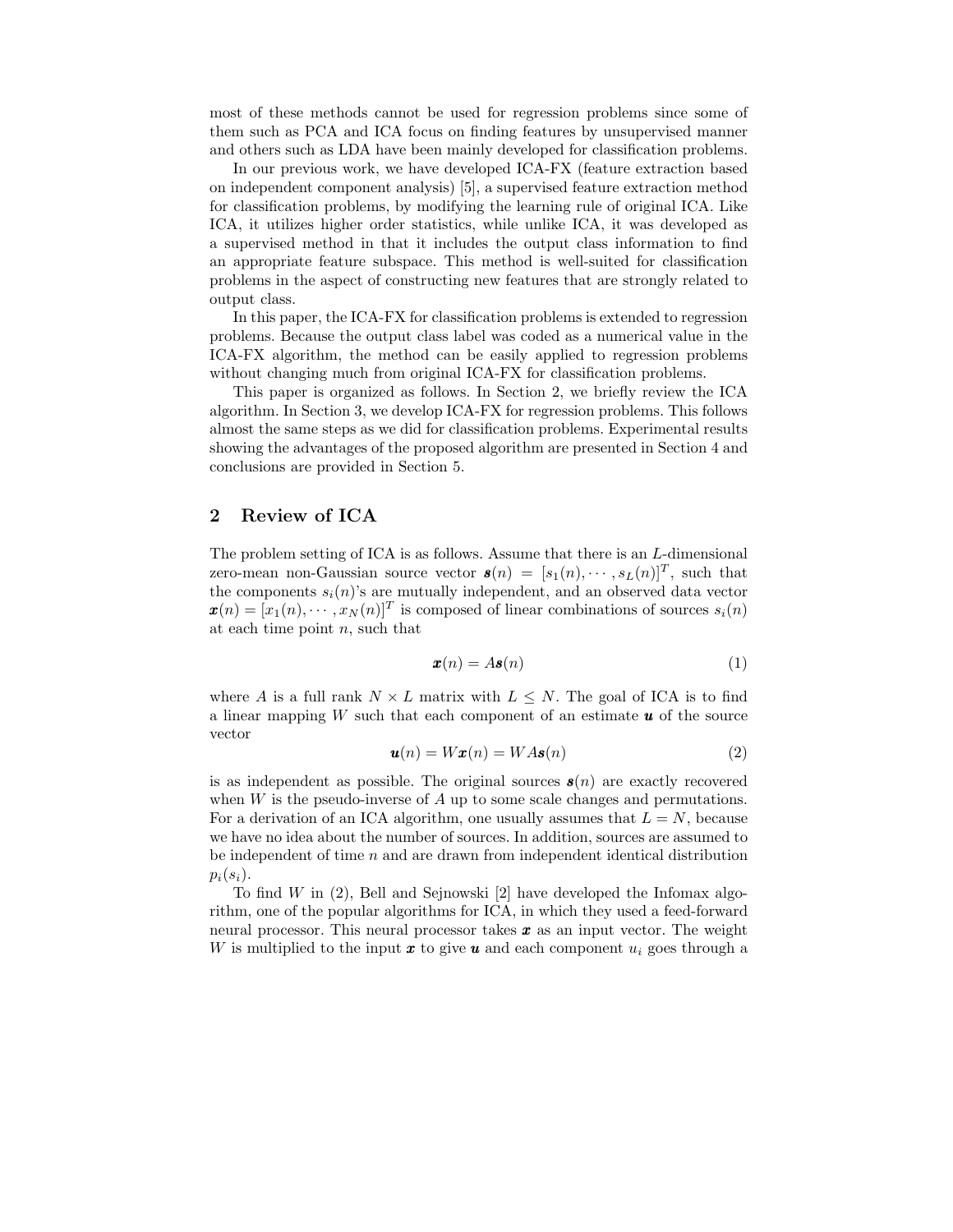bounded invertible monotonic nonlinear function  $g_i(\cdot)$  to match the cumulative distribution of the sources.

From the view of information theory, maximizing the statistical independence among variables  $u_i$ 's is equivalent to minimizing mutual information among  $u_i$ 's. This can be achieved by minimizing mutual information between  $y_i = g_i(u_i)$ ,  $i =$  $1 \cdots L$ , since the nonlinear transfer function  $g_i(\cdot)$  does not introduce any dependencies.

In [2], it has been shown that by maximizing the joint entropy  $H(\mathbf{y})$  of the output  $\mathbf{y} = [y_1, \dots, y_N]^T$  of a processor, we can approximately minimize the mutual information among the output components  $y_i$ 's

$$
I(\mathbf{y}) = \int p(\mathbf{y}) \log \frac{p(\mathbf{y})}{\prod_{i=1}^{N} p_i(y_i)} d\mathbf{y}.
$$
 (3)

Here,  $p(\boldsymbol{y})$  is the joint probability density function (pdf) of a vector **y**, and  $p_i(y_i)$ is the marginal pdf of the variable  $y_i$ .

The joint entropy of the outputs of this processor is

$$
H(\mathbf{y}) = -\int p(\mathbf{y}) \log p(\mathbf{y}) d\mathbf{y} = -\int p(\mathbf{x}) \frac{p(\mathbf{x})}{\log|\det J(\mathbf{x})|} d\mathbf{x}
$$
 (4)

where  $J(\boldsymbol{x})$  is the Jacobian matrix whose  $(i, j)$ th element is partial derivative  $\partial y_j/\partial x_i$ . Note that  $J(\mathbf{x}) = W$ . Differentiating  $H(\mathbf{y})$  with respect to W and applying natural gradient by multiplying  $W<sup>T</sup>W$  on the right, we get the learning rule for ICA:

$$
\Delta W \propto [I - \boldsymbol{\varphi}(\boldsymbol{u})u^T]W
$$
\n(5)

where

$$
\boldsymbol{\varphi}(\boldsymbol{u}) = \left[ -\frac{\frac{\partial p_1(u_1)}{\partial u_1}}{p_1(u_1)}, \cdots, -\frac{\frac{\partial p_N(u_N)}{\partial u_N}}{p_N(u_N)} \right]^T.
$$
(6)

In this paper, we adopt the extended Infomax algorithm [3] because it is easy to implement with less strict assumptions on source distribution.

### 3 ICA-FX for Regression

ICA outputs a set of maximally independent vectors that are linear combinations of the observed data. Although these vectors might have some applications in such areas as blind source separation and data visualization, it is not suitable for feature extraction for supervised learning, because it does not make use of the output target information. The effort to incorporate the standard ICA with supervised learning has been made in our previous work [5], where a new feature extraction algorithm, ICA-FX for classification problems was proposed. In this paper, the original ICA-FX algorithm for classification problems is extended for regression problems.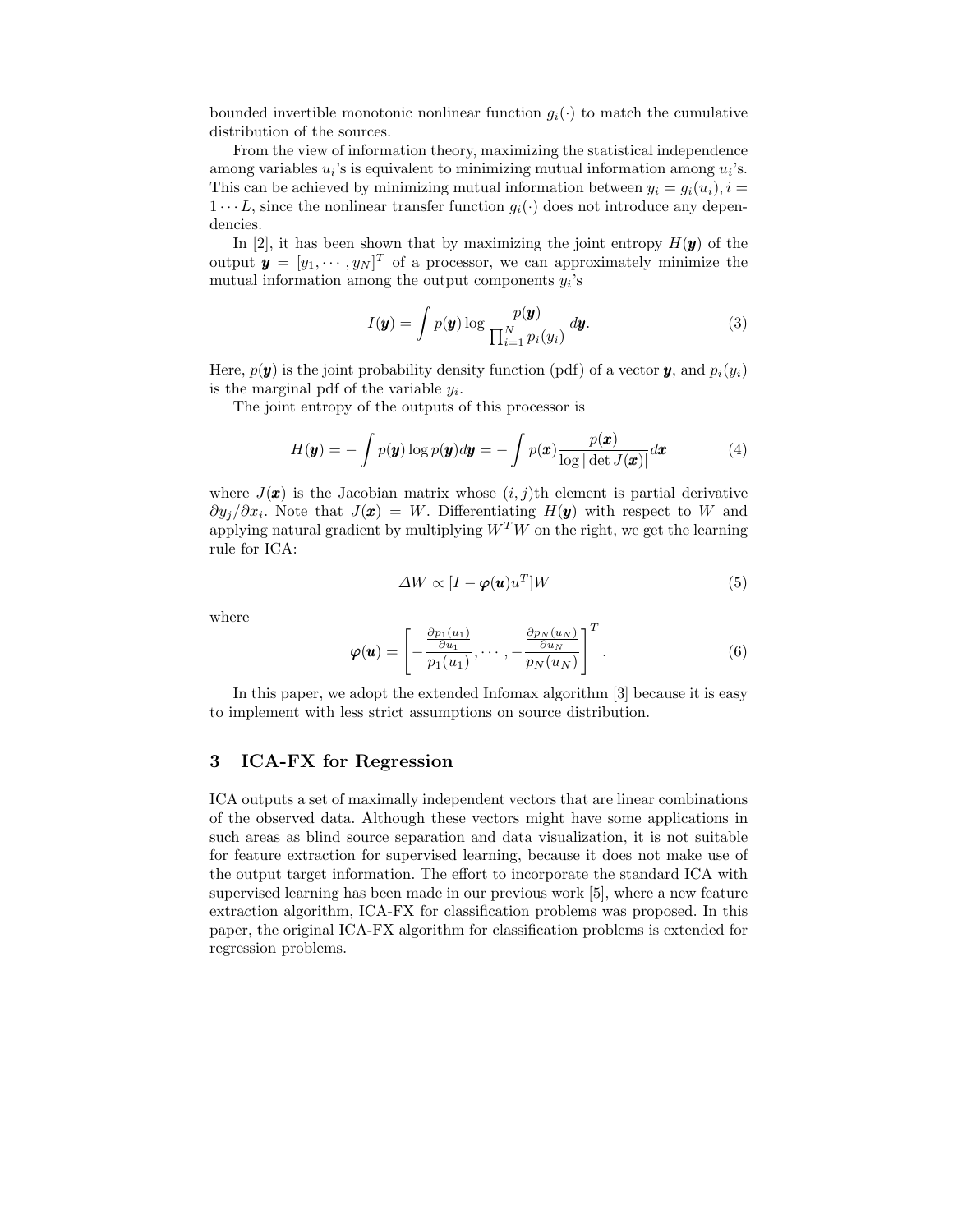Before we present our algorithm, we formalize the purpose of feature extraction for regression problems.

The success of a feature extraction algorithm depends critically on how much information about the output class is contained in the newly generated features. This can be formalized as follows.

(Problem statement) Assume that there are a normalized input feature vector,  $\boldsymbol{x} = [x_1, \dots, x_N]^T$ , and target variables,  $\boldsymbol{t} = [t_1, \dots, t_{N_t}]^T$ . The purpose of feature extraction for regression problems is to extract  $M(\leq N)$  new features  $\mathbf{f_a} = [f_1, \cdots, f_M]^T$  from  $\mathbf{x}$ , containing the maximum information on the output target variables **t**. Here  $N_t$  is the number of target variables.

In information theory, the information between random variables is measured by mutual information and this problem statement can be formalized using this information theoretical term as follows:

(Problem statement - information theoretic view) The purpose of a feature extraction for regression problem is to extract  $M(\leq N)$  features  $f_a$  from  $\mathbf{x}, \text{ such that } I(\mathbf{f}_a; \mathbf{t}), \text{ the mutual information between newly extracted features}$  $\boldsymbol{f}_a$  and target output variables **t** becomes maximum.

The main idea of the proposed method is simple. It tries to apply the standard ICA algorithms to feature extraction for regression problems by making use of the target variables to produce two sets of new features; features that carry as much information on the target variables (these features will be useful for regression) as possible and the others that do not (these will be discarded). The advantage is that the general ICA algorithms can be used for feature extraction by maximizing the joint mutual information between the target variables and new features.

Now consider the structure shown in Fig. 1. Here, the original feature vector x is fully connected to  $\boldsymbol{u} = [u_1, \dots, u_N]$ , the target vector t is connected only to  $\mathbf{u}_a = [u_1, \dots, u_M]$ , and  $u_{N+l} = t_l$ ,  $l = 1, \dots, N_t$ . In the figure, the weight matrix  $\mathbf{W} \in \mathbb{R}^{(N+N_t)\times(N+N_t)}$  becomes

$$
W = \left(\frac{W}{\mathbf{0}_{N_t,N}} \left| \frac{V}{I_{N_t}}\right.\right) = \left(\begin{array}{cccc} w_{1,N+1} & \cdots & w_{1,N+N_t} \\ \vdots & & \vdots \\ w_{M,N+1} & \cdots & w_{M,N+N_t} \\ 0_{N-M,N_t} & & & \\ \hline 0_{N_t,N} & & & I_{N_t} \end{array}\right). \tag{7}
$$

where  $W \in \mathbb{R}^{N \times N}$  and  $V = [V_a^T, \mathbf{0}_{N-M,N_t}^T]^T \in \mathbb{R}^{N \times N_t}$ . Here the first nonzero M rows of V is denoted as  $V_a \in \mathbb{R}^{M \times N_t}$ .

As stated before, in information theoretic view, the aim of feature extraction is to extract M new features  $f_a$  from the original N features,  $x$ , such that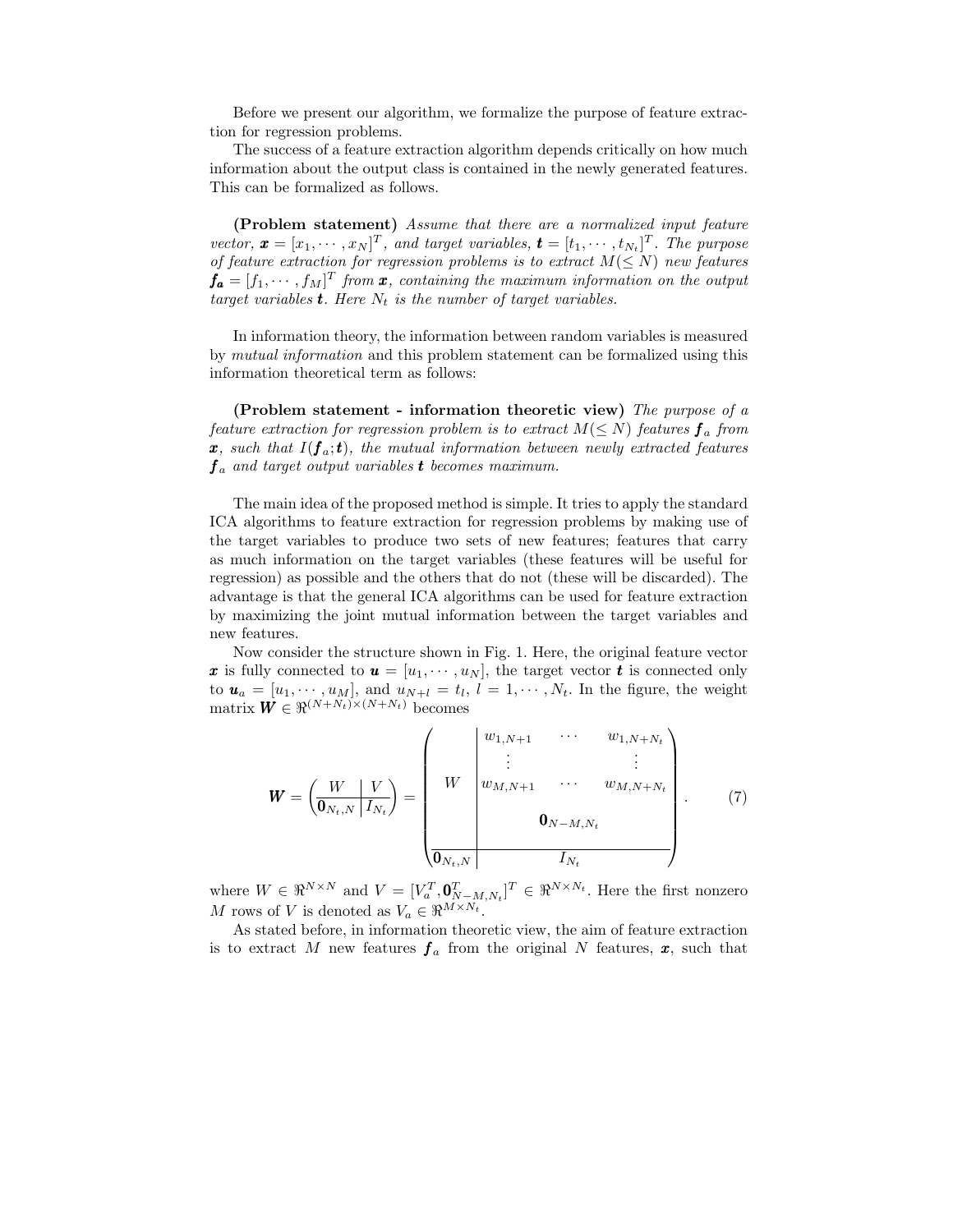

Fig. 1. Feature extraction algorithm based on ICA (ICA-FX)

 $I(\boldsymbol{f}_a;t)$ , the mutual information between newly extracted features  $\boldsymbol{f}_a$  and the target variables  $t$  is maximized.

Because of the data processing inequality it is maximized when  $I(\boldsymbol{f}_a;\boldsymbol{t})$  becomes equal to  $I(\boldsymbol{x};t)$ , the mutual information between the original features  $\boldsymbol{x}$ and the target variables  $t$ .

This can be satisfied if we can separate the input feature space  $x$  into two linear subspaces: one that is spanned by  $f_a = [f_1, \dots, f_M]^T$ , which contains the maximum information on the target variables  $t$ , and the other spanned by  $\boldsymbol{f}_b = [f_{M+1}, \cdots, f_N]^T$ , which is independent of  $\boldsymbol{t}$  as much as possible.

The condition for this separation can be derived as follows. If it is assumed that **W** is nonsingular, then **x** and  $f = [f_1, \cdots, f_N]^T$  span the same linear space, which can be represented with the direct sum of  $f_a$  and  $f_b$ , and then by the data processing inequality,

$$
I(\boldsymbol{x};\boldsymbol{t})=I(W\boldsymbol{x};\boldsymbol{t})=I(\boldsymbol{f};\boldsymbol{t})=I(\boldsymbol{f}_a,\boldsymbol{f}_b;\boldsymbol{t})\geq I(\boldsymbol{f}_a;\boldsymbol{t}).
$$
\n(8)

The first equality holds because  $W$  is nonsingular. The second and the third equalities are from the definitions of  $f, f_a$  and  $f_b$ . In the inequality on the last line, the equality holds if  $I(\boldsymbol{f}_b; \boldsymbol{t}) = I(u_{M+1}, \cdots, u_N; t) = 0.$ 

If this is possible, the dimension of the input feature space can be reduced from N to  $M(< N)$  by using only  $f_a$  instead of x, without losing any information on the target variables.

To solve this problem, the feature extraction problem is interpreted in the structure of the blind source separation (BSS) problem as shown in Fig. 2. The detailed description of each step is as follows:

(Mixing) Assume that there are N independent sources  $\mathbf{s} = [s_1, \cdots, s_N]^T$ which are also independent of the target variables t. Assume also that the observed feature vector  $\boldsymbol{x}$  is a linear combination of the sources **s** and **t** with the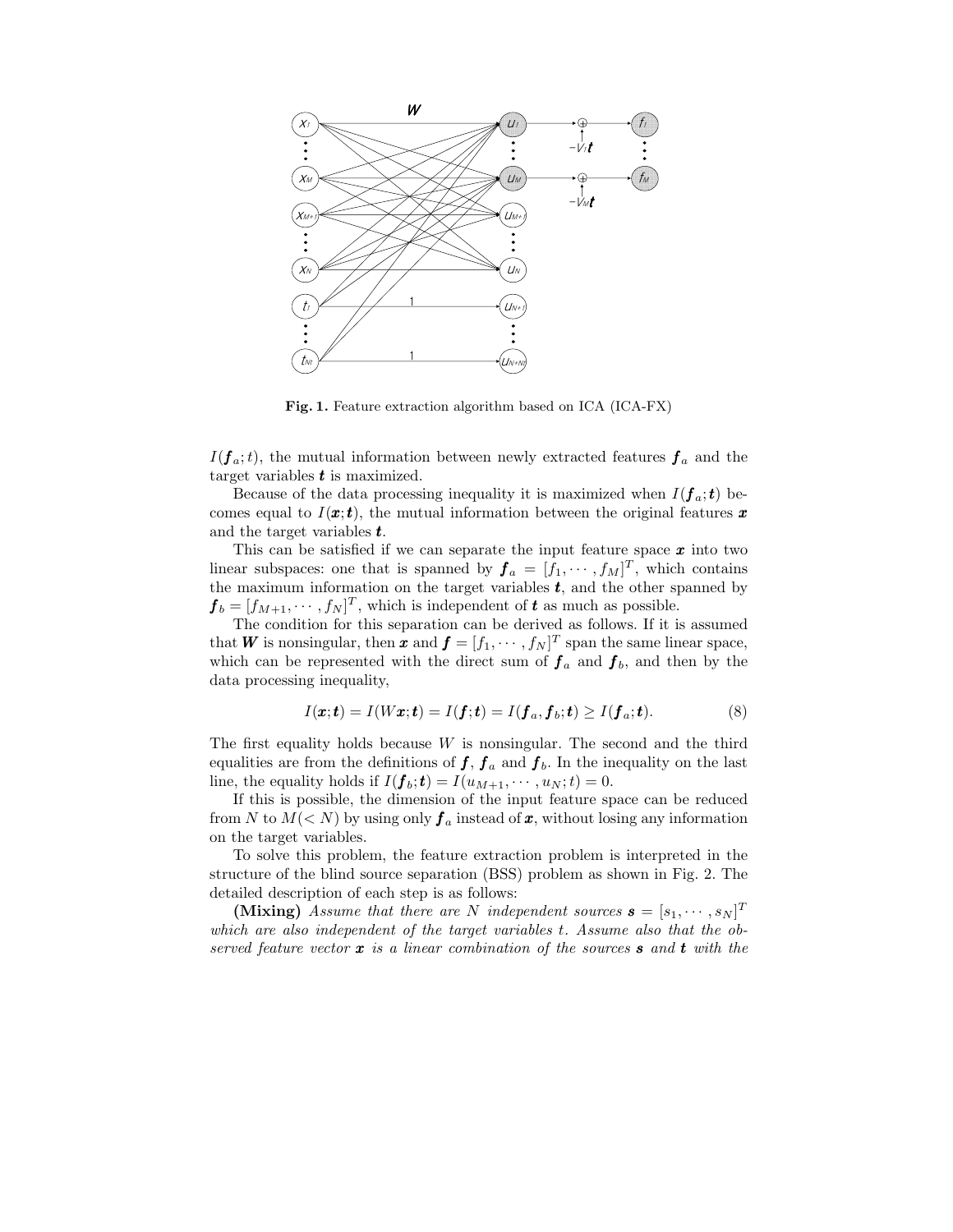

Fig. 2. Interpretation of Feature Extraction in the BSS structure

mixing matrix  $A \in \mathbb{R}^{N \times N}$  and  $B \in \mathbb{R}^{N \times N_t}$ ; i.e.,

$$
x = As + Bt. \tag{9}
$$

(Unmixing) The unmixing stage is slightly different from the BSS problem as shown in Fig. 1. In the figure, the unmixing equation becomes

$$
\mathbf{u} = W\mathbf{x} + V\mathbf{t}.\tag{10}
$$

Suppose  $\boldsymbol{u}$  is somehow made equal to  $\boldsymbol{e}$ , the scaled and permuted version of the source  $s$ ; *i.e.*,

$$
e \triangleq \Lambda \Pi s \tag{11}
$$

where  $\Lambda$  is a diagonal matrix corresponding to an appropriate scale and  $\Pi$  is a permutation matrix. The  $u_i$ 's  $(i = 1, \dots, N)$  are then independent of the target variables **t** by the assumption. Among the elements of  $f = Wx (= u V$ **t**),  $\boldsymbol{f}_b = [f_{M+1}, \cdots, f_N]^T$  will be independent of t because the ith row of V,  $V_i = [w_{i,N+1}, \cdots, w_{i,N+N_t}] = \mathbf{0}$  and  $f_i = u_i$  for  $i = M+1, \cdots, N$ . Therefore, the  $M(< N)$  dimensional new feature vector  $f_a$  can be extracted by a linear transformation of  $\boldsymbol{x}$  containing the most information on the class if the relation  $u = e$  holds.

The learning rule for the ICA-FX for regression is obtained by the same way as that of ICA-FX for classification problem using the MLE (maximum likelihood estimation) approach as follows.

If it is assumed that  $\mathbf{u} = [u_1, \cdots, u_N]^T$  is a linear combination of the source  $s$ ; i.e., it is made equal to  $e$ , a scaled and permutated version of the source,  $s$ , as in (11), and that each element of **u** is independent of the other elements of **u**, which is also independent of the target vector  $t$ , the log likelihood of the data for a given  $W$  becomes the following:

$$
L(\boldsymbol{u}, \boldsymbol{t}|\boldsymbol{W}) = \log |\det \boldsymbol{W}| + \sum_{i=1}^{N} \log p_i(u_i) + \log p(\boldsymbol{t})
$$
(12)

because

$$
p(\boldsymbol{x}, \boldsymbol{t} | \boldsymbol{W}) = |\det \boldsymbol{W}| \ p(\boldsymbol{u}, \boldsymbol{t}) = |\det \boldsymbol{W}| \ \prod_{i=1}^{N} p_i(u_i) \ p(\boldsymbol{t}). \tag{13}
$$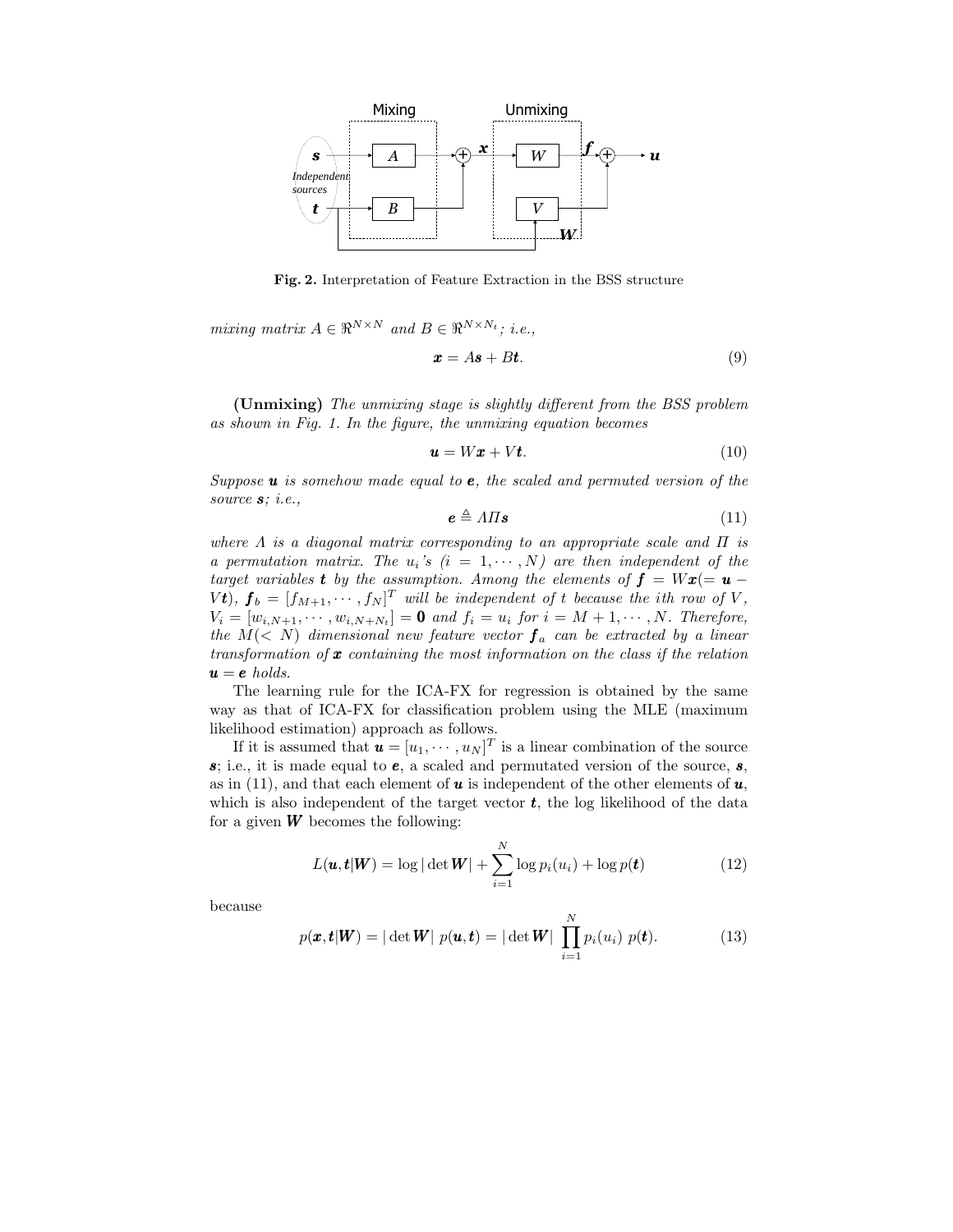Now, L can be maximized, and this can be achieved by the steepest ascent method. Because the last term in  $(12)$  is a constant, differentiating  $(12)$  with respect to  $W$  leads to

$$
\frac{\partial L}{\partial w_{i,j}} = \frac{adj(w_{j,i})}{|\det \mathbf{W}|} - \varphi_i(u_i)x_j \qquad 1 \le i, j \le N
$$
\n
$$
\frac{\partial L}{\partial w_{i,N+j}} = -\varphi_i(u_i)t_j \qquad 1 \le i \le M, 1 \le j \le N_t
$$
\n(14)

where  $adj(\cdot)$  is adjoint and  $\varphi_i(u_i) = -\frac{dp_i(u_i)}{du_i}$  $\frac{\partial i(u_i)}{\partial u_i}/p_i(u_i)$ .

It can be seen that  $|\det W| = |\det W|$  and  $\frac{adj(w_{j,i})}{|\det W|} = W_{i,j}^{-T}$ . Thus the learning rule becomes

$$
\Delta W \propto W^{-T} - \varphi(\mathbf{u}) \mathbf{x}^T
$$
  
\n
$$
\Delta V_a \propto -\varphi(\mathbf{u}_a) \mathbf{t}^T.
$$
\n(15)

Here  $\boldsymbol{\varphi}(\boldsymbol{u}) \triangleq [\varphi_1(u_1), \cdots, \varphi_N(u_N)]^T$  and  $\boldsymbol{\varphi}(\boldsymbol{u}_a) \triangleq [\varphi_1(u_1), \cdots, \varphi_M(u_M)]^T$ .

Applying a natural gradient on updating  $W$ , by multiplying  $W^TW$  on the right side of the first equation of (15), the following is obtained.

$$
W^{(n+1)} = W^{(n)} + \mu_1[I_N - \varphi(\mathbf{u})\mathbf{f}^T]W^{(n)}
$$
  
\n
$$
V_a^{(n+1)} = V_a^{(n)} - \mu_2\varphi(\mathbf{u}_a)\mathbf{t}^T.
$$
\n(16)

Here  $\mu_1$  and  $\mu_2$  are the learning rates that can be set differently. By this weight update rule, the resulting  $u_i$ 's will have a good chance of fulfilling the assumption that  $u_i$ 's are not only independent of one another but also independent of the target variables t.

Note that the learning rule for  $W$  is the same as the original ICA learning rule [2], and also note that  $f_a$  corresponds to the first M elements of  $W\mathbf{x}$ . Therefore, the optimal features  $f_a$  can be extracted by the proposed algorithm when it finds the optimal solution for  $W$  by  $(16)$ .

### 4 Experiment Results

In this section, we have applied ICA-FX to several regression problems and show the performance of the method. For all the problems below, we have compared the performance of ICA-FX with those of PCA and original features.

As a regression tool, standard multi-layer perceptron (MLP) with one hidden layer was used. The numbers of nodes in input, hidden, and output layers were set to the number of extracted features, six, and one respectively. As a transfer functions of hidden and output layers, tansig (tangent sigmoid) and purelin (pure linear) were used respectively. As a training rule of the MLP, trainlm (Levenberg-Marquardt) was used. The weight update rule of the method is

$$
W_{mlp}(k+1) = W_{mlp}(k) - (J^T J + \mu I)^{-1} J^T \mathbf{e}_{mlp}.
$$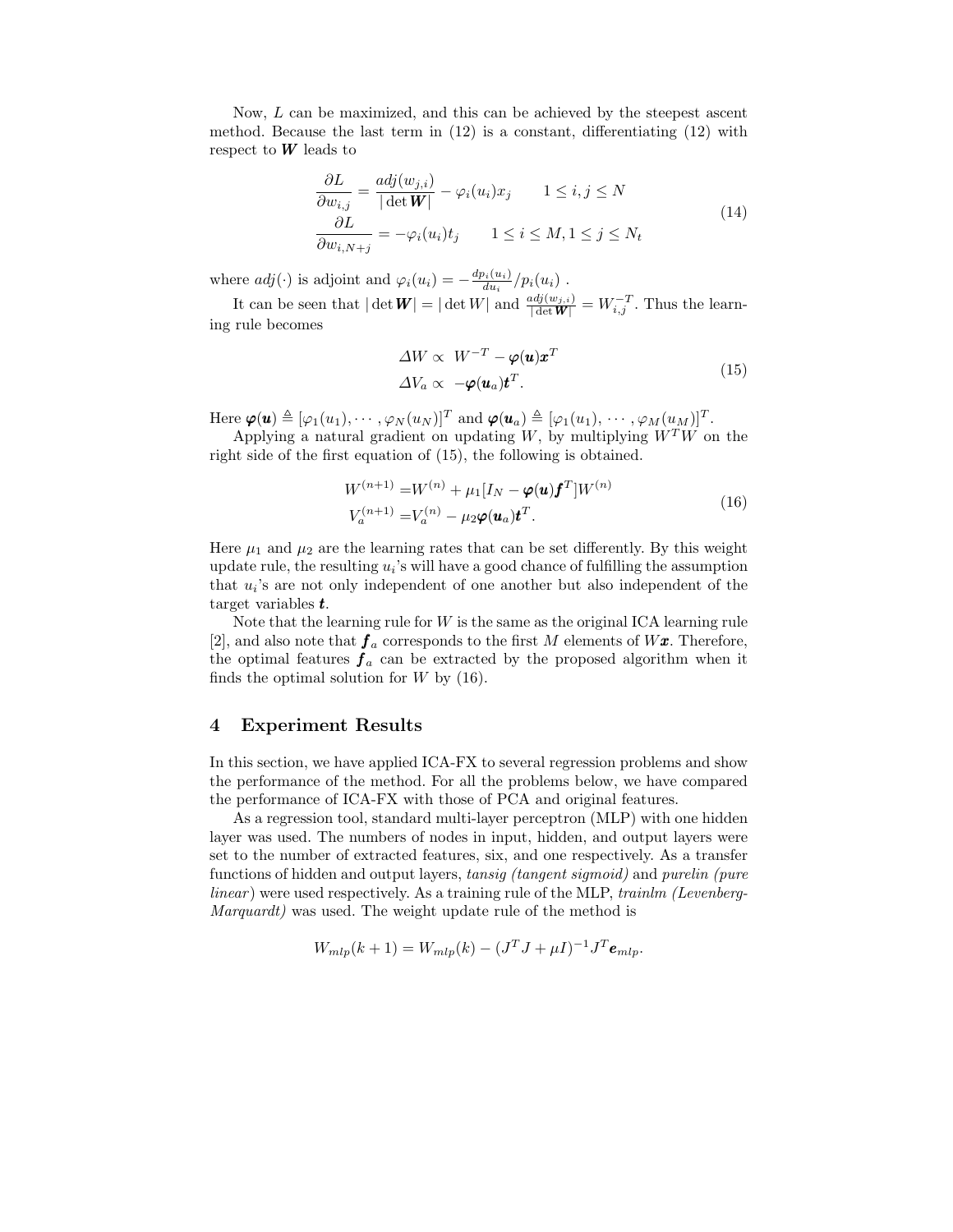Here, J is the Jacobian matrix that contains first derivatives of the network errors with respect to the weights, and  $e_{mlp}$  is a vector of network errors. For adaptive value  $\mu$ , default settings of the *Matlab* were used.

#### 4.1 Artificial Problems

Linear Case Consider the simple problem of the following:

Suppose we have five independent input features  $x_1 \sim x_5$  which have normal distribution with zero mean and variance of 1. Also suppose that the target output variable t has the following relationship with the input  $\mathbf{x}: t = 2x_1 + 3x_3$ .

For this problem, 1000 samples were generated which were divided into 500 training data and 500 test data. On the training data, ICA-FX was applied where the number of extracted feature  $M$  was set to 1. The first row of weight matrix W in (7) after ICA-FX was [7.0904, 0.0004, 10.9933, 0.0002, 0.0003, -13.1630]. Thus the newly extracted feature is  $f = 7.0904x_1 + 0.0004x_2 + 10.9933x_3 +$  $0.0002x_4 + 0.0003x_5$ . Note that the coefficients for  $x_2, x_4$  and  $x_5$  are very small compared to those of  $x_1$  and  $x_3$ . In addition, note that the ratio of coefficient of  $x_1$  and that of  $x_3$  is approximately 2:3. The extracted weights show that the ICA-FX performs quite well for linear regression problems.

For this problem, we have also performed PCA and compared the performance of the ICA-FX, PCA, and the original 5 features in Table 1. In this experiment, the number of extracted features for ICA-FX was varied from 1 to 5. The performance is the root mean square (rms) error of the test data. Averages of 10 experiments with standard deviations are reported here.

|            | no. of features | rms error  |
|------------|-----------------|------------|
| Original   | 5               | 0.00(0.00) |
|            |                 | 2.85(0.64) |
| <b>PCA</b> | 3               | 2.17(0.68) |
|            | 5               | 0.00(0.00) |
|            |                 | 0.01(0.02) |
| ICA-FX     | 3               | 0.00(0.00) |
|            | 5               | 0.00(0.00) |

Table 1. Performance for the simple linear dataset (rms error). Averages of 10 experiments. Numbers in the parentheses are the standard deviations.

The table also shows that the ICA-FX performs well with a small number of features.

#### Nonlinear Case Consider the following problems:

As the problem above, suppose we have five independent input features  $x_1$  $\sim x_5$  which have normal distribution with zero mean and variance of 1. Now,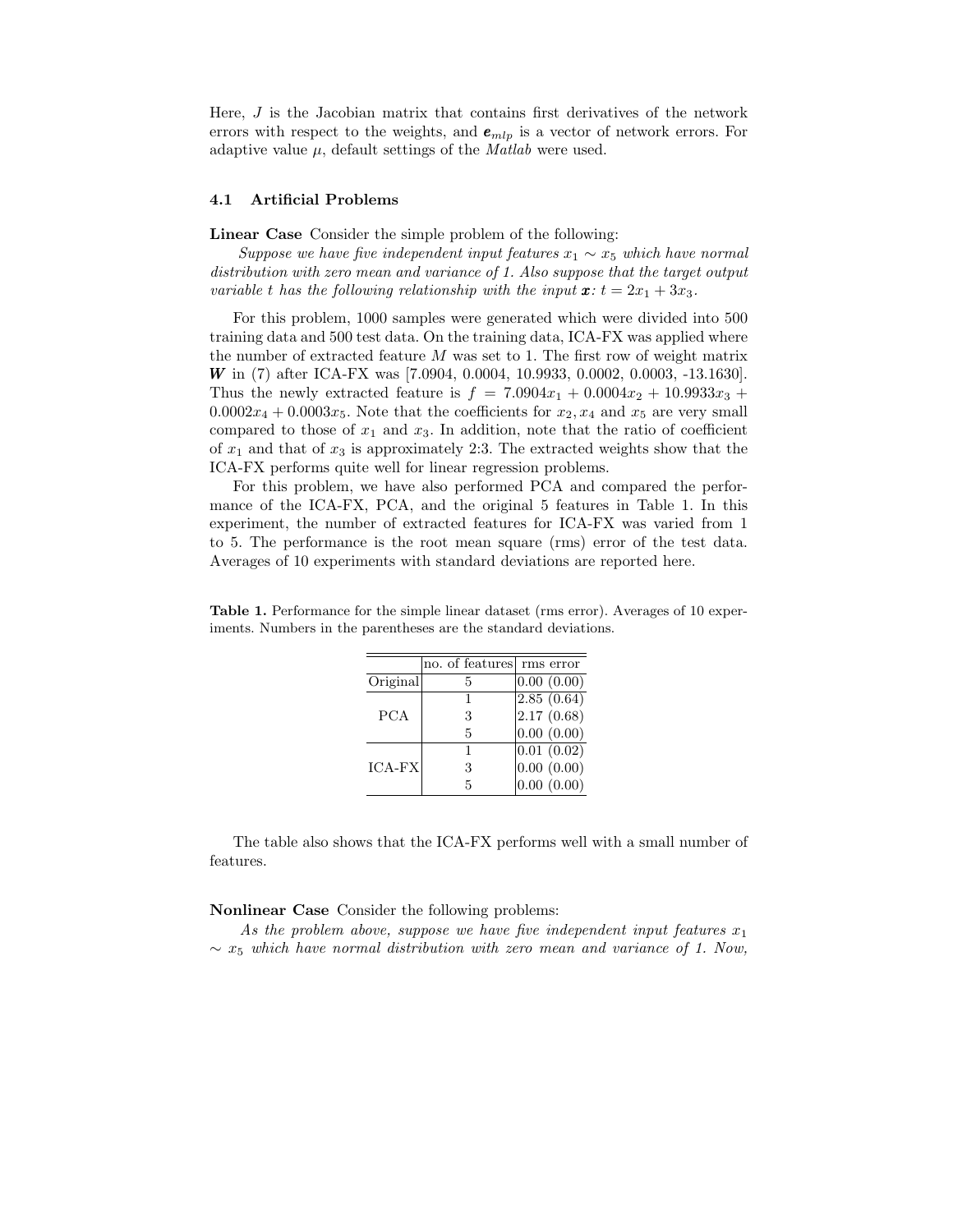### suppose that the target output variable t has the following nonlinear relationship with the input  $\mathbf{x}: t = \sin(x_2 + 2x_4)$ .

For this problem, 1000 samples were generated which were divided into 500 training data and 500 test data. On the training data, ICA-FX was applied where the number of extracted feature  $M$  was set to 1. The first row of weight matrix W in (7) after ICA-FX was [-0.0176, -0.5146, -0.0982, -0.9607, 0.0046, 0.4886]. Thus the newly extracted feature is  $f = -0.0176x_1 - 0.5146x_2 - 0.0982x_3 - 0.098x_2$  $0.9607x_4 + 0.0046x_5$ . Note that the coefficients for  $x_1, x_3$  and  $x_5$  are very small compared to those of  $x_2$  and  $x_4$ . This indicates that the resultant weights after ICA-FX can be used to select appropriate features. In addition, note that the ratio of coefficient of  $x_2$  and that of  $x_4$  is approximately 1:2 which is the ratio of the corresponding coefficients inside sin term. The extracted weights show that the ICA-FX performs well for this nonlinear regression problem too.

As in the linear case, we have performed PCA for this dataset and compared the rms error of the ICA-FX with those of PCA and the original 5 features in Table 2 The number of extracted features for ICA-FX was varied from 1 to 5.

|            | no. of features | rms error  |
|------------|-----------------|------------|
| Original   |                 | 0.14(0.17) |
|            |                 | 0.73(0.02) |
| <b>PCA</b> | 3               | 0.57(0.20) |
|            | 5               | 0.08(0.05) |
|            |                 | 0.15(0.03) |
| ICA-FX     | 3               | 0.19(0.27) |
|            | 5               | 0.08(0.06) |

Table 2. Performance for the simple nonlinear dataset (rms error). Averages of 10 experiments. Numbers in the parentheses are the standard deviations.

The table shows that the ICA-FX performs better than PCA and the original data for this dataset.

### 4.2 UCI dataset - Housing (Boston)

In this section, we have applied ICA-FX to *Housing (Boston)* dataset in UCI Machine Learning Repository [6].

The dataset contains 13 input features, 12 continuous and 1 binary, and one continuous target variable. There are total 506 instances. We have randomly divided this dataset into 90% training and 10% test sets 10 times and reported the average rms error on the test data in Table 3. In applying ICA-FX, we have normalised each input feature to have zero mean and unit variance and varied the number of extracted features M from 1 to 13.

Note that ICA-FX performs better than PCA generally and the performance was robust irrespective of the number of extracted features. Note also that the ICA-FX performs better than using 13 original features.